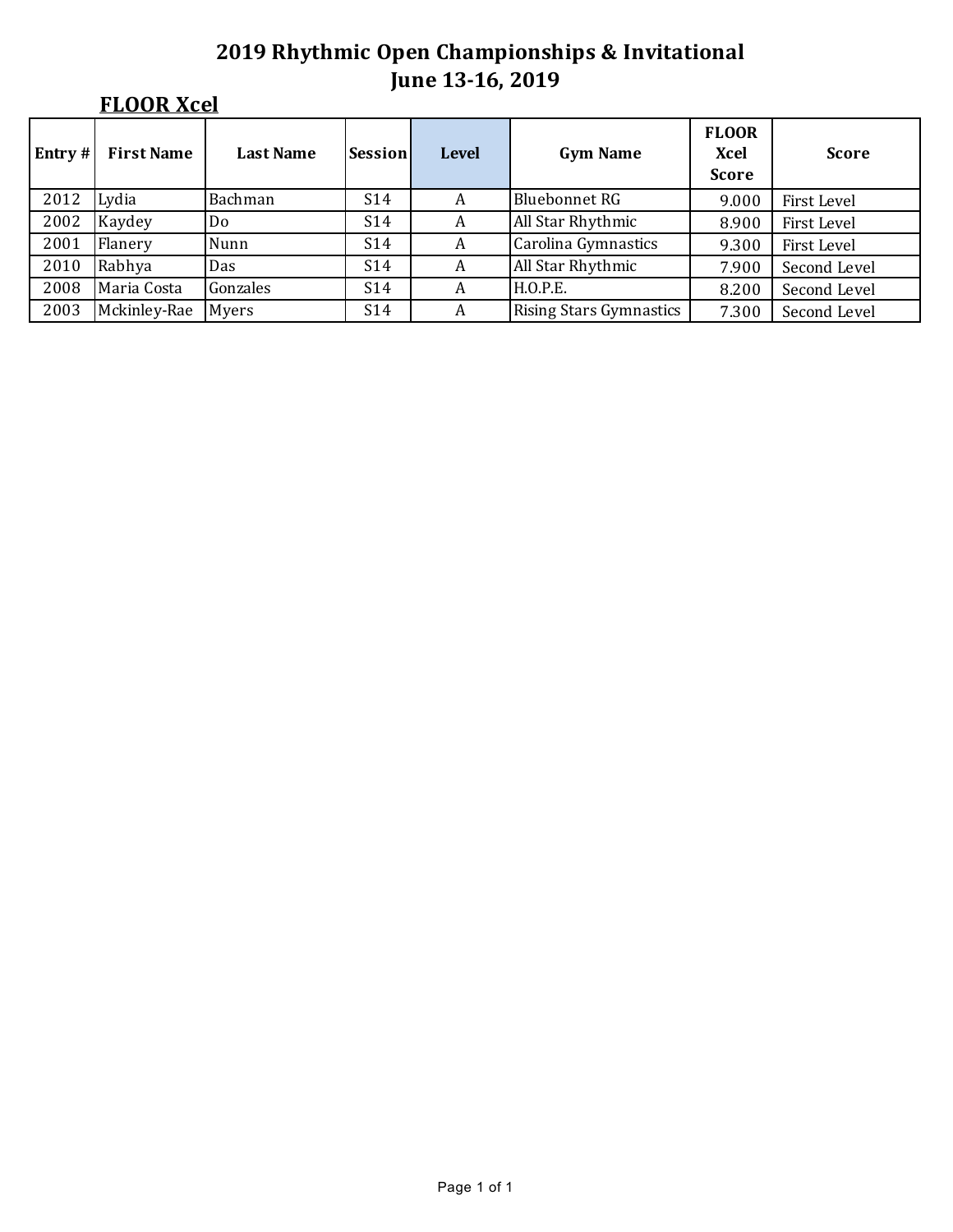|        | <b>ROPE Xcel</b>  |                  |                 |              |                     |                                     |              |  |
|--------|-------------------|------------------|-----------------|--------------|---------------------|-------------------------------------|--------------|--|
| Entry# | <b>First Name</b> | <b>Last Name</b> | Sessionl        | <b>Level</b> | <b>Gym Name</b>     | <b>ROPE</b><br>Xcel<br><b>Score</b> | <b>Score</b> |  |
| 2007   | Catalina          | Butler           | S <sub>14</sub> | A            | Carolina Gymnastics | 9.100                               | First Level  |  |
| 2006   | Lexie             | Moore            | S <sub>14</sub> | A            | Carolina Gymnastics | 9.100                               | First Level  |  |
| 2011   | Charley           | Randolph         | S <sub>14</sub> | A            | Carolina Gymnastics | 9.100                               | First Level  |  |
| 2005   | Cora              | Suhrie           | S <sub>14</sub> | A            | Carolina Gymnastics | 9.200                               | First Level  |  |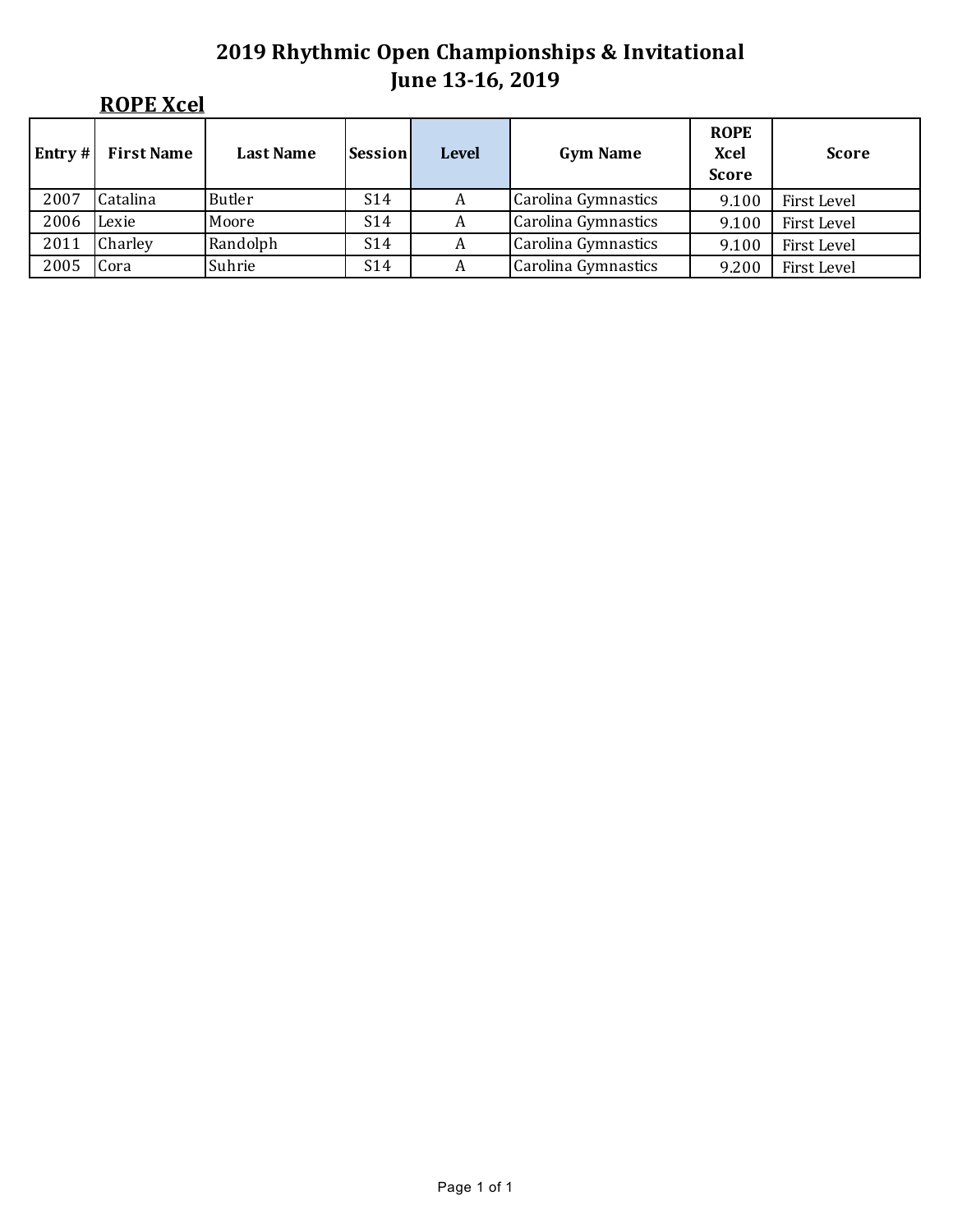|         | <b>HOOP Xcel</b>  |                  |                 |              |                                |                                     |              |  |  |  |  |  |
|---------|-------------------|------------------|-----------------|--------------|--------------------------------|-------------------------------------|--------------|--|--|--|--|--|
| Entry # | <b>First Name</b> | <b>Last Name</b> | Session         | <b>Level</b> | <b>Gym Name</b>                | <b>HOOP</b><br>Xcel<br><b>Score</b> | <b>Score</b> |  |  |  |  |  |
| 2012    | Lydia             | Bachman          | S <sub>14</sub> | A            | <b>Bluebonnet RG</b>           | 8.600                               | First Level  |  |  |  |  |  |
| 2004    | Adele             | <b>Borgna</b>    | S <sub>14</sub> | A            | Oakland Rhythmics              | 9.100                               | First Level  |  |  |  |  |  |
| 2001    | Flanery           | Nunn             | S <sub>14</sub> | A            | Carolina Gymnastics            | 9.400                               | First Level  |  |  |  |  |  |
| 2003    | Mckinley-Rae      | Myers            | S <sub>14</sub> | A            | <b>Rising Stars Gymnastics</b> | 8.100                               | Second Level |  |  |  |  |  |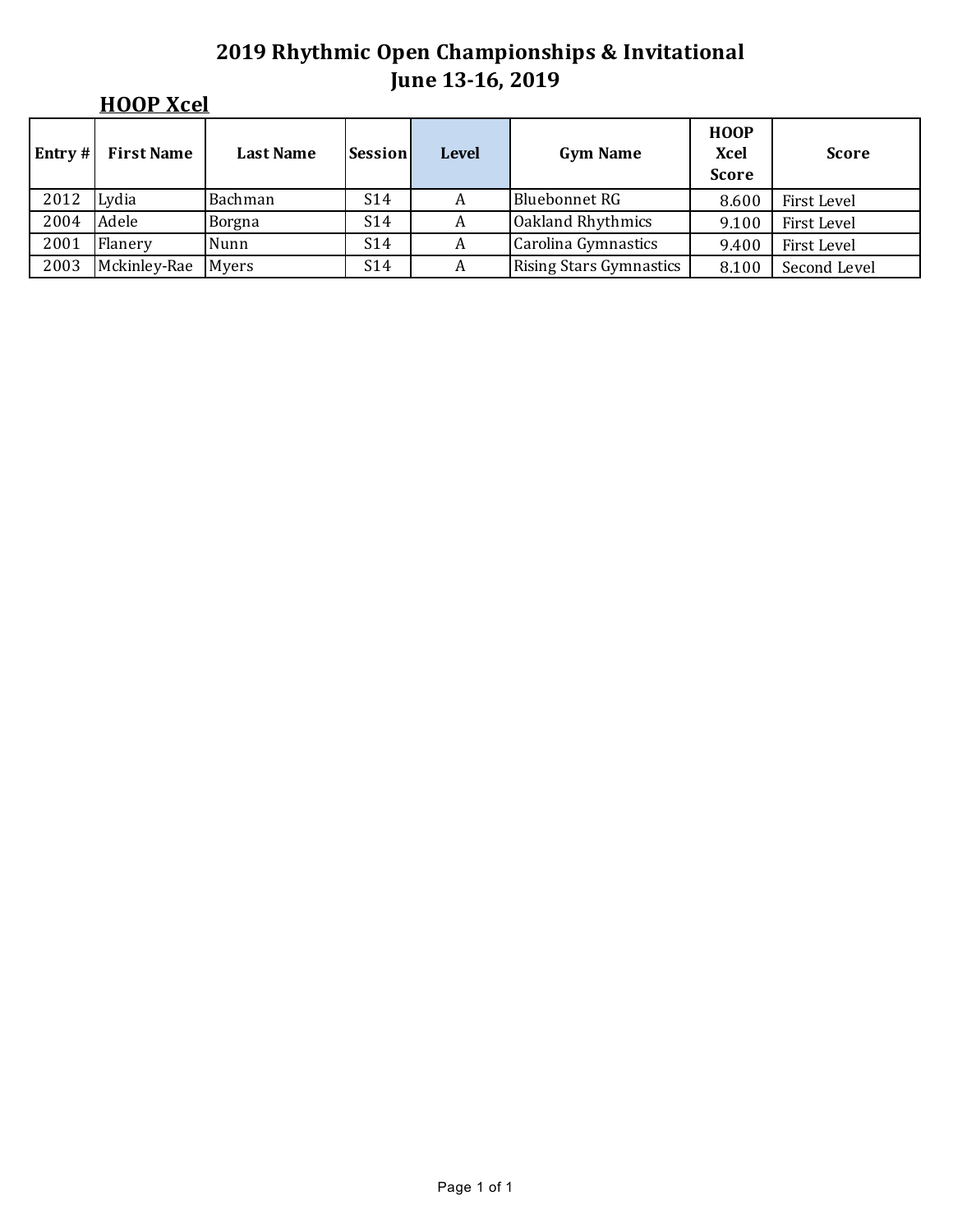## **BALL Xcel**

| Entry $#$ | <b>First Name</b> | <b>Last Name</b> | Session         | <b>Level</b> | <b>Gym Name</b>                | <b>BALL</b><br>Xcel<br><b>Score</b> | <b>Score</b> |
|-----------|-------------------|------------------|-----------------|--------------|--------------------------------|-------------------------------------|--------------|
| 2004      | Adele             | Borgna           | S <sub>14</sub> | A            | Oakland Rhythmics              | 9.200                               | First Level  |
| 2002      | Kaydey            | Do               | S14             | A            | All Star Rhythmic              | 9.000                               | First Level  |
| 2001      | Flanery           | Nunn             | S14             | A            | Carolina Gymnastics            | 9.300                               | First Level  |
| 2012      | Lydia             | Bachman          | S14             | A            | <b>Bluebonnet RG</b>           | 8.400                               | Second Level |
| 2010      | Rabhya            | Das              | S14             | A            | All Star Rhythmic              | 7.500                               | Second Level |
| 2008      | Maria Costa       | Gonzales         | S14             | A            | H.O.P.E.                       | 8.000                               | Second Level |
| 2003      | Mckinley-Rae      | Myers            | S14             | A            | <b>Rising Stars Gymnastics</b> | 6.200                               | Third Level  |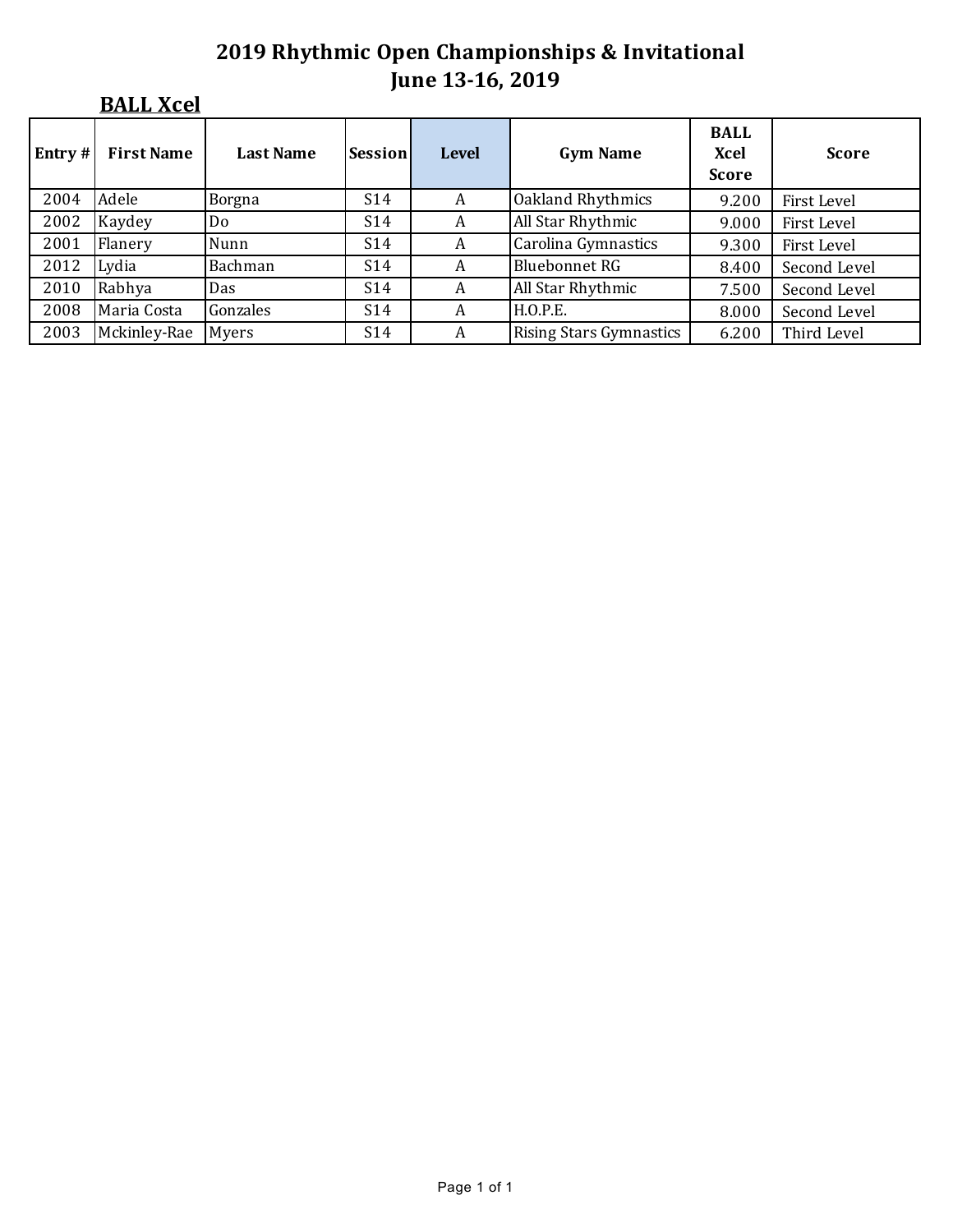|         | <b>CLUBS Xcel</b> |                  |                 |              |                     |                                      |              |  |  |  |  |  |
|---------|-------------------|------------------|-----------------|--------------|---------------------|--------------------------------------|--------------|--|--|--|--|--|
| Entry # | <b>First Name</b> | <b>Last Name</b> | Session         | <b>Level</b> | <b>Gym Name</b>     | <b>CLUBS</b><br>Xcel<br><b>Score</b> | <b>Score</b> |  |  |  |  |  |
| 2007    | Catalina          | Butler           | S <sub>14</sub> | A            | Carolina Gymnastics | 8.700                                | First Level  |  |  |  |  |  |
| 2011    | Charley           | Randolph         | S <sub>14</sub> | A            | Carolina Gymnastics | 9.200                                | First Level  |  |  |  |  |  |
| 2005    | Cora              | Suhrie           | S <sub>14</sub> | A            | Carolina Gymnastics | 9.100                                | First Level  |  |  |  |  |  |
| 2006    | Lexie             | Moore            | S <sub>14</sub> | A            | Carolina Gymnastics | 8.400                                | Second Level |  |  |  |  |  |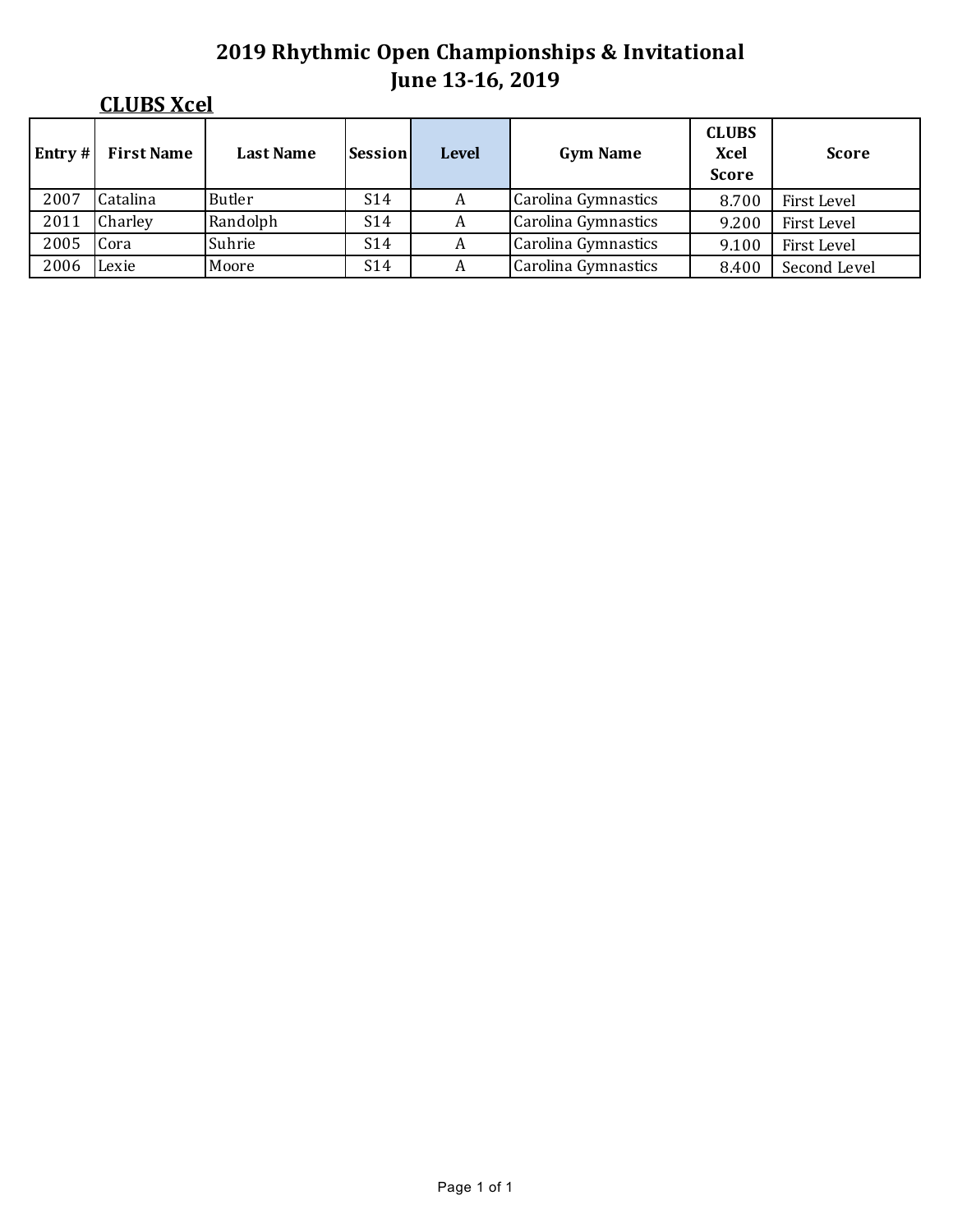|        | <b>RIBBON Xcel</b> |                  |                 |              |                     |                                       |              |  |  |  |  |
|--------|--------------------|------------------|-----------------|--------------|---------------------|---------------------------------------|--------------|--|--|--|--|
| Entry# | <b>First Name</b>  | <b>Last Name</b> | Session         | <b>Level</b> | <b>Gym Name</b>     | <b>RIBBON</b><br>Xcel<br><b>Score</b> | <b>Score</b> |  |  |  |  |
| 2006   | Lexie              | Moore            | S <sub>14</sub> | A            | Carolina Gymnastics | 8.500                                 | First Level  |  |  |  |  |
| 2011   | Charley            | Randolph         | S <sub>14</sub> | A            | Carolina Gymnastics | 8.900                                 | First Level  |  |  |  |  |
| 2005   | Cora               | Suhrie           | S <sub>14</sub> | A            | Carolina Gymnastics | 8.700                                 | First Level  |  |  |  |  |
| 2007   | Catalina           | <b>Butler</b>    | S <sub>14</sub> | A            | Carolina Gymnastics | 8.400                                 | Second Level |  |  |  |  |